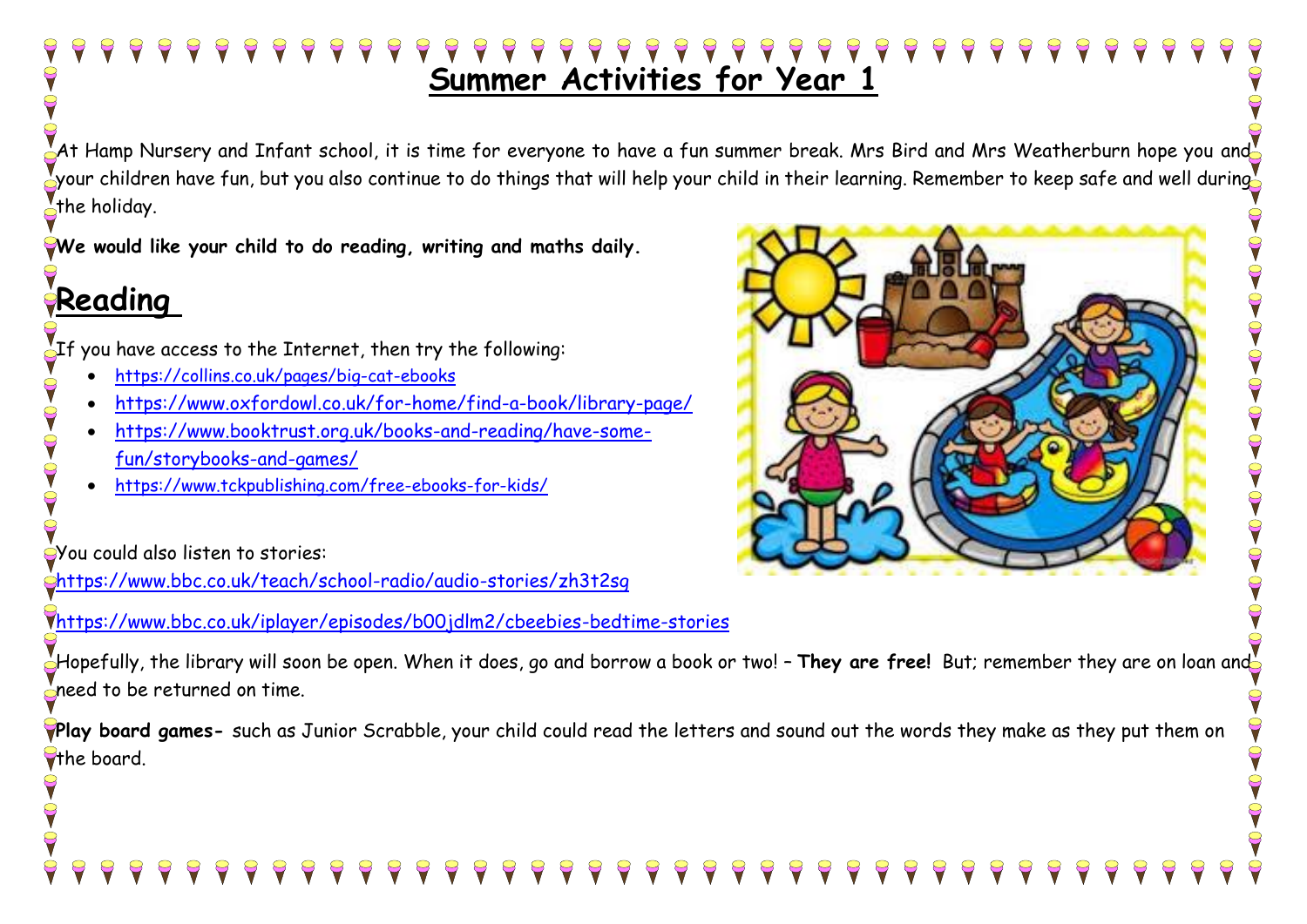### 9 9 9 9 9 9 9 9 9 9 9 9 9 9 9 9  $\blacktriangleright$  $\Theta$ **Phonics**

of your child keeps practising their phonic sounds, it will help them with their reading and writing. There are many websites where your child can play games, which will help them with letter and word recognition**.** 

### **These are a few you may like to try.**

- <https://www.topmarks.co.uk/english-games/5-7-years/letters-and-sounds>
- <https://www.phonicsbloom.com/>
- <http://www.letters-and-sounds.com/phase-2-games.html>
- [http://www.familylearning.org.uk/phonics\\_games.html](http://www.familylearning.org.uk/phonics_games.html)



SPOPOPO

 $\blacktriangledown$ your child could; use chalk on paths or water pistols on walls, all good ways to learn sounds and common exception words (tricky words).  $\blacktriangledown$ Jump in and out of circles to build words for spelling. Play hopscotch. Read signs on buildings or objects as you walk or shop. **Please see the school website for more ideas.**

## **Writing**

If your child can practise their handwriting skills at home, it will help them when they return to school in September.

At school, we use the PenPals Handwriting scheme.

They practise:

Long legged giraffe letter shapes; l i t u j y

One armed robot letter shapes; r b n h m k p

Curly caterpillar letter shapes; c a d o s g g e  $\mathsf f$ 

 $Z$ ig-zag monster letter shapes; z v w  $\times$ 



Your children can practise writing sentences. They can be short or long, simple or complex. The more they practise the better they will  $\blacksquare$ become at writing.

 $\,$  Go on a walk. Ask your child to make a list of things they see on the way. Can they write sentences describing what they saw?  $\zeta$ Can they write a story about their walk? They can make up the characters. Think of a plot. Think of a problem. Think about how the problem $\bar{\zeta}$ solved. What happened at the end? The beginning?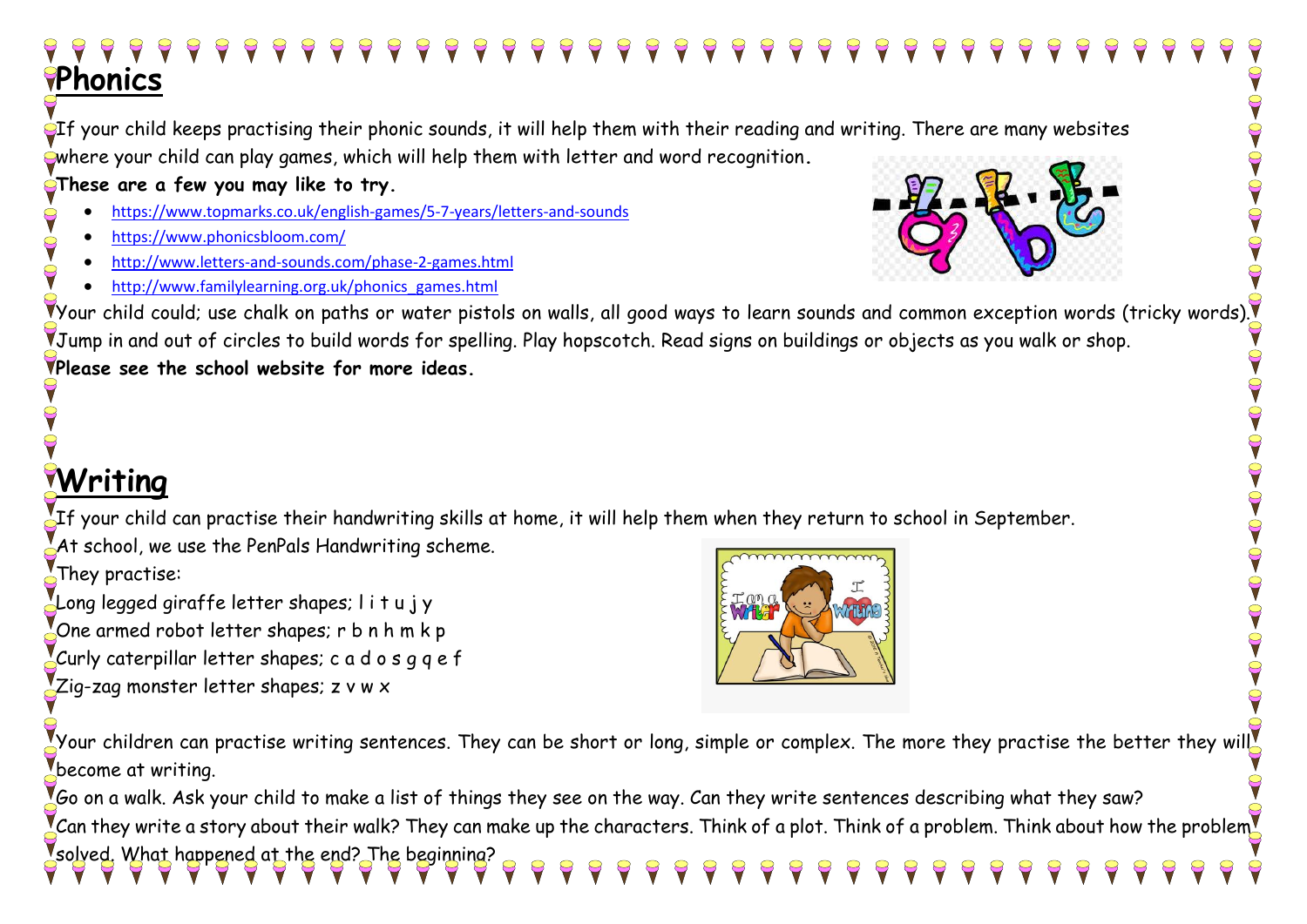Ask your child to make a water safety or a sun safety poster. Discuss together why they need to keep safe and how they can keep safe.  $C$  can they write a poem about their summer holiday?

### **Maths – We would like your child to do some maths daily.**

They can count from 0 to 100 forwards and backwards from 20.

Count in 1s, 2s,  $5s$ , and 10s.

### **You could also:**

 $\overline{a}$ 

PO-0-

T

- Talk with your child about how much you have in your purse. Encourage them to recognise the coins and say how much they are worth. Can they add up the coins in different ways to find the totals?
- Help them to begin to tell the time. Can they say when it is o'clock or half past on an analogue clock? Look at digital clocks.
- Look for shapes in your home or when on a walk Go on a scavenger hunt for different shapes.
- Bake cakes. Your child could help weigh out the ingredients, beginning to use the scales and talk about grams and kilogrammes
- Help them to find a half or quarter of a pizza. How many slices do they need? Why do they have to be equal? **To help you and your child here is a list of online maths games that they can play.**

### <http://www.maths-games.org/>

<https://www.topmarks.co.uk/maths-games/5-7-years/counting> <https://www.bbc.co.uk/bitesize/topics/zjkphbk> <https://home.oxfordowl.co.uk/kids-activities/fun-maths-games-and-activities/>







PO-

 $\dot{\bar{\bm{\mathsf{Y}}}}$ 

COCOCO